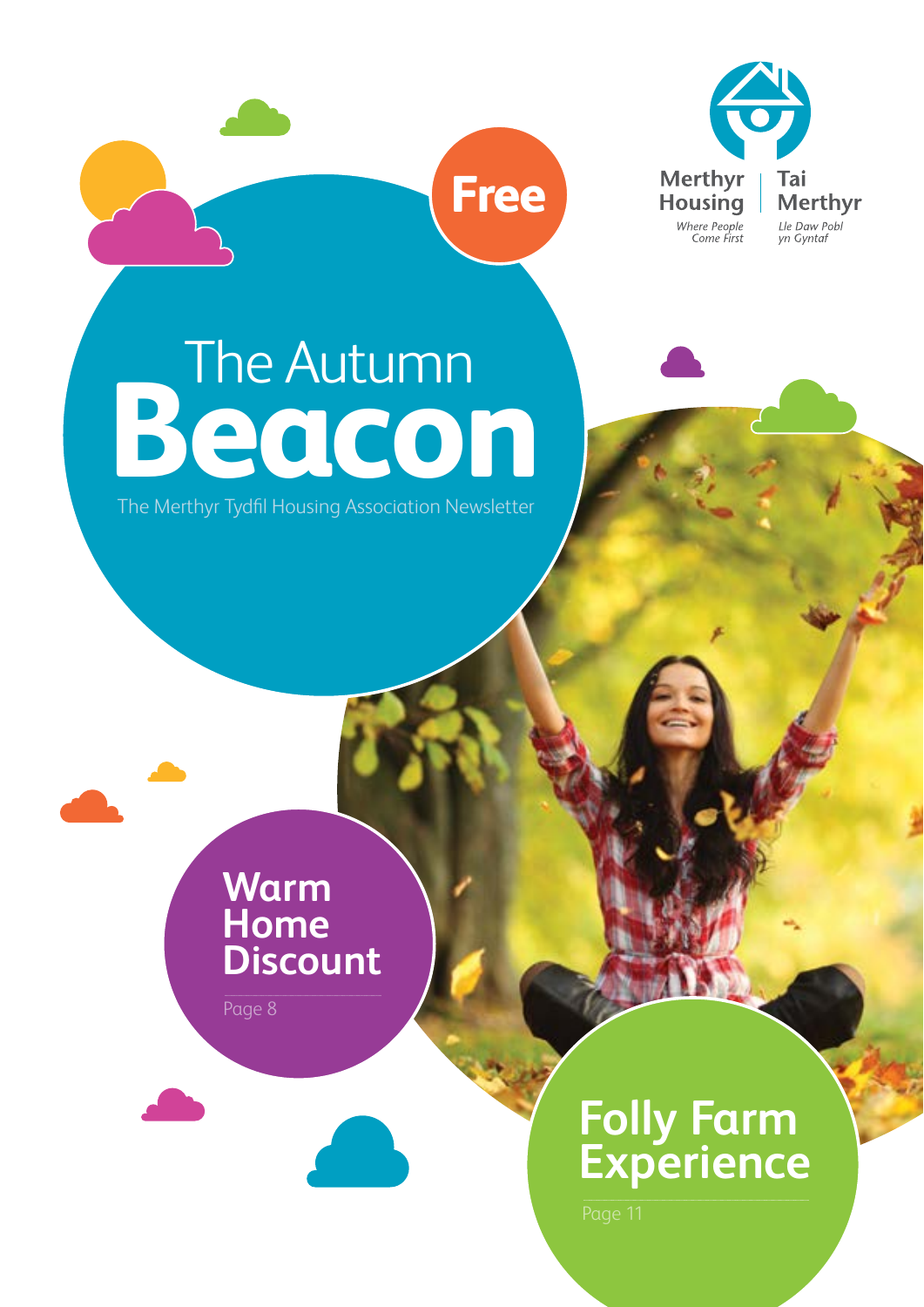### **Contents**

### **The Beacon** | Autumn 2013

### **02** Free Prize Draw

| <b>04</b> Fire Safety in the Home |  |
|-----------------------------------|--|
|-----------------------------------|--|

- **05** Fire Safety in the Home
- **06** Fire Safety in the Home
- **07** Fire Safety in the Home
- **08** Warm Home Discount
- **09** Mental Health
- **10** National Park Day
- **11** Folly Farm Experience
- **12** Summer Residential
- **13** Summer Residential
- **14** Charitable Donation
- **15** AGM & We Need You!
- **16** MTHA Contacts

**Wherever you see the Prize Draw Logos you have the chance of winning either a voucher for Boots, Tesco or some other goodies.**

### **It's FREE and easy to enter...**

Send your name, address and phone number by e-mail, text, on a postcard or on the back of a sealed envelope telling us the name of the Prize Draw item you would like to win (one entry per prize item), along with the answer to any question. The winner of each prize draw will be the first name drawn following the closing date.

**Post your entry to:** Beacon Prize Draw, Merthyr Tydfil Housing Association, 11/12 Lower High Street, Merthyr Tydfil, CF47 8EB **Email your entry to:** mtha@mtha.org.uk **Text your entry to:** 07867 359 427



FREE PRIZE DRAW

Save money and eat healthily at only **£3 a bag.** Each bag contains 5 different varieties of fruit or veg or salad or stir fry.

For winter stews, stew pack are **only £2**, just add meat. The food co-op is run by volunteers so can also offer rewarding opportunities, So what are you waiting for? **Get ordering your bags on the numbers below...**



*Nicky:* 01685 352 835 *Carly:* 01685 352 836



**The winners of the free prize draws in the Summer Beacon were:**

**Mrs A O'Neill,** Treharris **Mrs D Morris,** wins a **£20.00** Vue Voucher for correctly answering that the Spanish Riding School is in Vienna.

Twynyrodyn wins a **£20.00** Boots Voucher for knowing that Jennifer Lopez starred in Anaconda. **£**20 **£**20

**Miss M Sims,** Merthyr wins a **£20.00** Tesco Voucher for her answer that a Lieutenant Commander is the next rank above a Lieutenant.

### Last Months Winners

**£**20

*They've turned from green to brown you'll see And fallen at our feet. Not patients in the hospital – But leaves dropped in the street.*

> *The Autumn's here, as you will note And shorts are gone from sight. The pale white legs are hid from view That's one less shock to blight.*

*The summer tans are down the pan, No more the short-sleeved shirts. The winds are cooler don't you find? And gone the mini-skirts.*

*It's on with thermal underwear, Warm blankets for the night. And balaclavas are in vogue. Hell! Don't you look a sight?*

*The funeral cars are polished up Directors at the doors. These are the months for custom so, Make sure the next ain't yours!*

> *Gas prices up, electric too. And boilers going bust. And TV adverts urging 'Buy' It really is unjust.*

*Cheer up. Cheer up, all is not lost. Soon Christmas will be here. With children wanting pricey toys. Love Autumn whilst it's here!*

## **FLAMING AUTUMN'S BACK AGAIN**

*Written by* **Geoff Daniels** (Dowlais Stables)

**Food Co-op Coming to Dowlais**

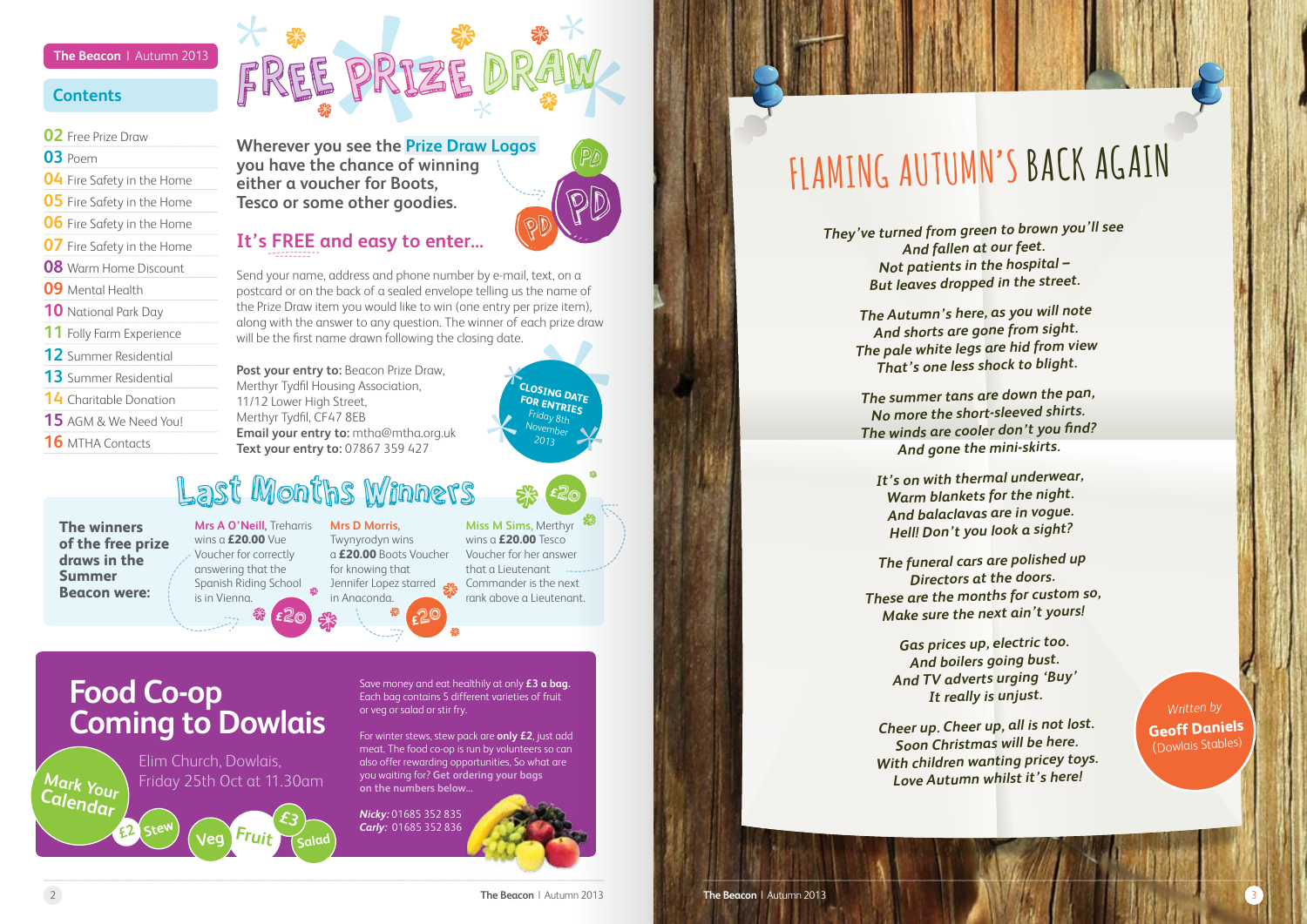4 **The Beacon** | Autumn 2013 **The Beacon** | Autumn 2013 5



### **Keeping Living & Sleeping Areas Fire Safe**

Eliminate the possibility of electrical fires in the bedroom by turning off electric blankets, heaters, TVs and hair straighteners at the wall when you're not using them.

If you're a smoker, please, be fire safe and don't do it in bed.

Do not leave unattended candles lit.

In the living room, screen open fire and log burners. Make sure you keep the appointment to have your chimneys cleaned each year. Don't leave embers and ashes smouldering in open fireplaces overnight.

If you use a free standing electric heater make sure there is a meter of clear space an all sides.

Regularly check that all electrical outlets and cords are safe and not loose or exposed.

### **Preventing Fire in Other Areas**

The bathroom, with its combination of water and electricity, poses another fire safety challenge. Turn off and unplug all electric appliances when not in use. Don't allow towels or clothes to dry over ovens and hobs.

Mats and other belongings kept in the communal areas of blocks of flat can cause fire and trip hazards and puts others at risk so please keep these areas free.

A smoke alarm is the cheapest way to save a life – so don't remove any which are fitted in your home. If they are broken or missing then please call Merthyr Tydfil Housing Association.

### *When the unthinkable happens…are you insured?*

Imagine losing everything you own or everything in one or two rooms. Imagine having to move house due to actions of others. Think of the cost of removals, new carpets and curtains. Well in the last 12 months this has happened to families who have not been insured.





• If your deep fat fryer, hot oil pan or chip pan is on fire, **'DO NOT THROW WATER'** onto the burning oil – turn off the heat, attempt to close the lid of the fryer or smother the fire with a damp cloth to restrict the oxygen. Consider replacing your cooker top deep fat fryer with an electric one.

**OU CAN** 

**PREVENT IT** 

Not having a working smoke alarm doubles your risk of death!

**Win a £20.00 Vue Voucher** What does UNESCO stand for?<br>(See contents page for entry details)

### **The Shed & Outhouse**

The shed or outhouse is perhaps the most overlooked place in the house when it comes to fire safety. All those cans of paint, petrol for the lawnmower, the BBQ gas cylinder, bottles of turps and methylated spirits…

If you want to make your shed or outhouse safer make sure you store all flammable liquids in appropriate containers. If you have a heat source like a water heater in your shed or outhouse, make sure your flammable items are kept well away from it.

Dispose of paint and oil-soaked rags immediately after use – don't store them in a pile in the corner. Disconnect power tools when not in use and never start up petrol powered tools inside the shed or outhouse.

Some of you may rent garages from us, please ensure you follow the fire safety tips above. Finally, consider having a fire extinguisher in the garage – a fire extinguisher and smoke alarm.





## **Fire Safety in the Home**

### **The Kitchen**

With its electric-powered utensils, hob, oven and chip pan, the kitchen is one of the most fire-dangerous places in your home. Most house fires originate in the kitchen.

### *The tips below can make your kitchen a safer place:*

- Don't overload electrical outlets with multiple appliances.
- Ensure that your cooker, if gas, is checked annually by a trained gas safe engineer, and that all its connections are safe if it's electrical.
- When cooking, reduce the chance of accidental spillage by turning saucepan handles towards the rear of the cooker.
- Store machines where children can't get at them.



People living in rented accommodation are seven times more likely to have a house fire than owner/occupier.

- Not having a working smoke alarm doubles your risk of death. **2**
- Candles cause five times more fires a day than any other cause of domestic fires. **3**

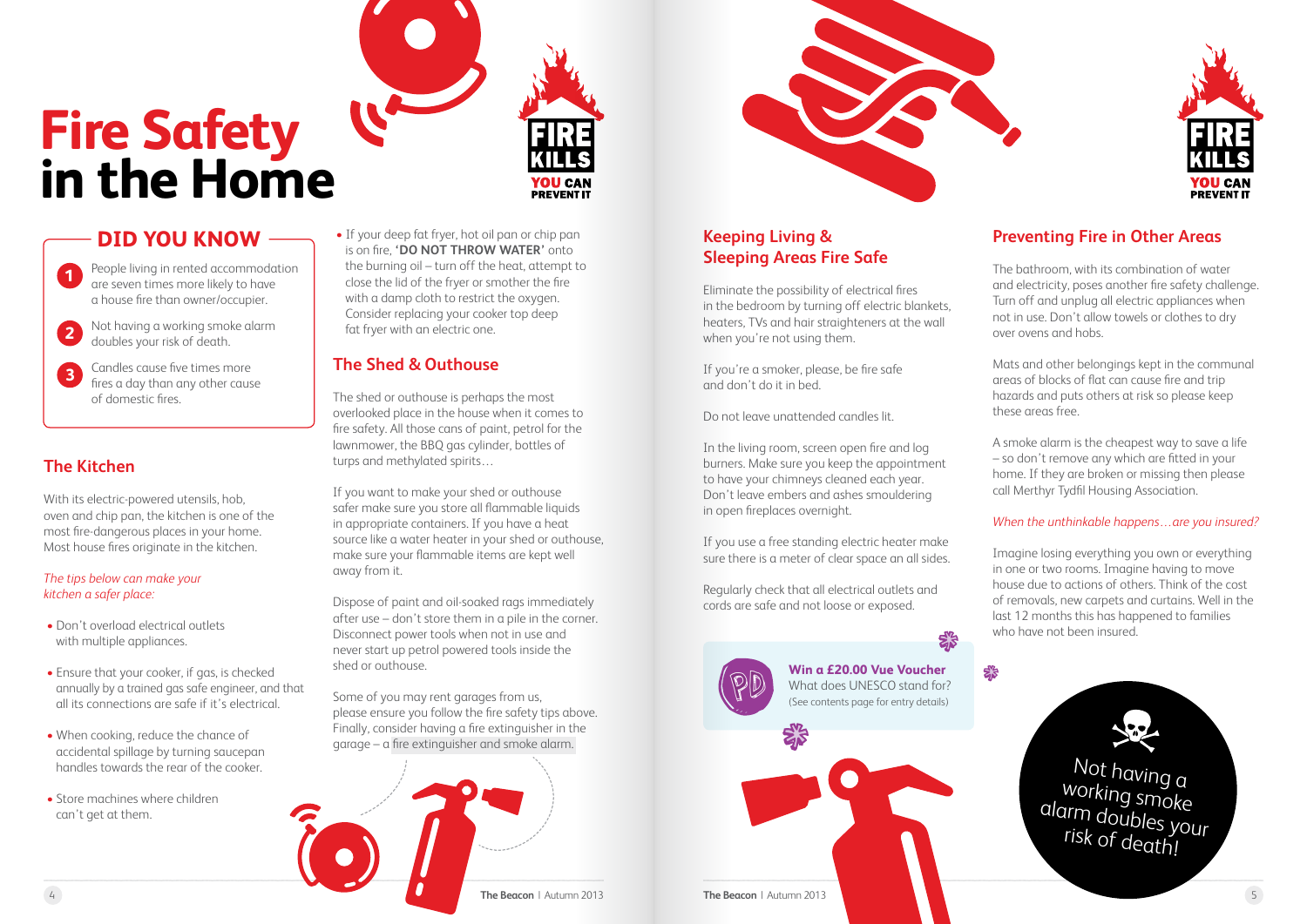6 **The Beacon** | Autumn 2013 **The Beacon** | Autumn 2013

### **What MTHA are doing**

- Ensuring all the gas appliances that are owned by them, such as your boiler, are checked annually.
- Repairing faults with gas appliances when you report them.
- Putting CO detectors in homes where boilers are not externally vented.



**1.** Test the unit weekly by pressing test/hush button in the middle of the unit until it makes a sound.

- **2.** Do not paint the alarm as it won't work properly and will damage it.
- **3.** Make sure all gas appliances that you own are installed, repaired or serviced by a registered Gas Safe engineer. For more information contact MTHA and ask to speak to someone in our gas team.
- **4.** Report any concerns that you have to MTHA.

If you have a carbon monoxide monitor and it makes a sound for no reason you must contact:

TRANSCO on **0800 111 999** and MTHA on **0800 731 4293** then:

- **1.** Open the doors and windows and ventilate the home.
- **2.** Ensure there are no fumes in the area such as paint, thinners, hair spray, chemical cleaners and aerosol spray.
- **3.** Ask everyone in your property to immediately move to fresh air, outside is best, or to a door or windows that is directly open to the outside. You should stay at these locations until someone from TRANSCO attends.

## **If you have a monitor you should...**



### **Fire & Flood Damage**

We have had three serious house fires but hardly anyone had house content insurance. Sadly, one person lost everything except the clothes that they escaped in.

> Also, in order to keep your gas equipment safe. do not cover or block any vents in your property.

Houses next to or even two or three doors away from bad fires have had their furniture ruined from smoke damage.

We realise that money is tight for everybody but not having house content insurance is a very high risk – you are risking losing everything.

Cost how much you would need to replace just the basics, e.g. beds and bedding, drawers and wardrobes, cookers, pans, kettle, cutlery and fridges, table and chairs, sofa , curtains etc.

Now think of the cost of replacing all your non-essential items that make life a little better like TVs, DVD players, Freeview or satellite boxes and microwaves.



Then think of the cost of replacing all the personal items of you and your family, clothes, shoes, children's toys, their sport kits and school uniforms. The list goes on.

We have building insurance to replace only the building but it's the inside that makes it your home.

Many companies offer content insurance at competitive rates and on pay as you go type plans.

### **Gas Safety**

MTHA will check your gas boiler and appliances they own annually, however they will not check gas appliances they do not own such as your cooker. If you have a new gas cooker or other gas appliances then you should arrange to have them checked and served annually like your boiler. All checks should be done by a person who is 'Gas Safe registered' this is a legal requirement and that they are registered as a gas engineer who can make sure it's safe.

### **Carbon Monoxide Alarm (CO Alarm)**

MTHA are putting Carbon Monoxide detectors into properties where the boiler is not externally vented. We are doing this because Carbon Monoxide is a poisonous gas that has no smell or taste.

Breathing it in can make you unwell and it can kill. In the UK, more than 50 die from accidental carbon monoxide poisoning every year, and 200 people are left seriously ill.

Symptoms of carbon monoxide poisoning can be similar to those of food poisoning and the flu. However, unlike flu, carbon monoxide does not cause a high temperature (fever).

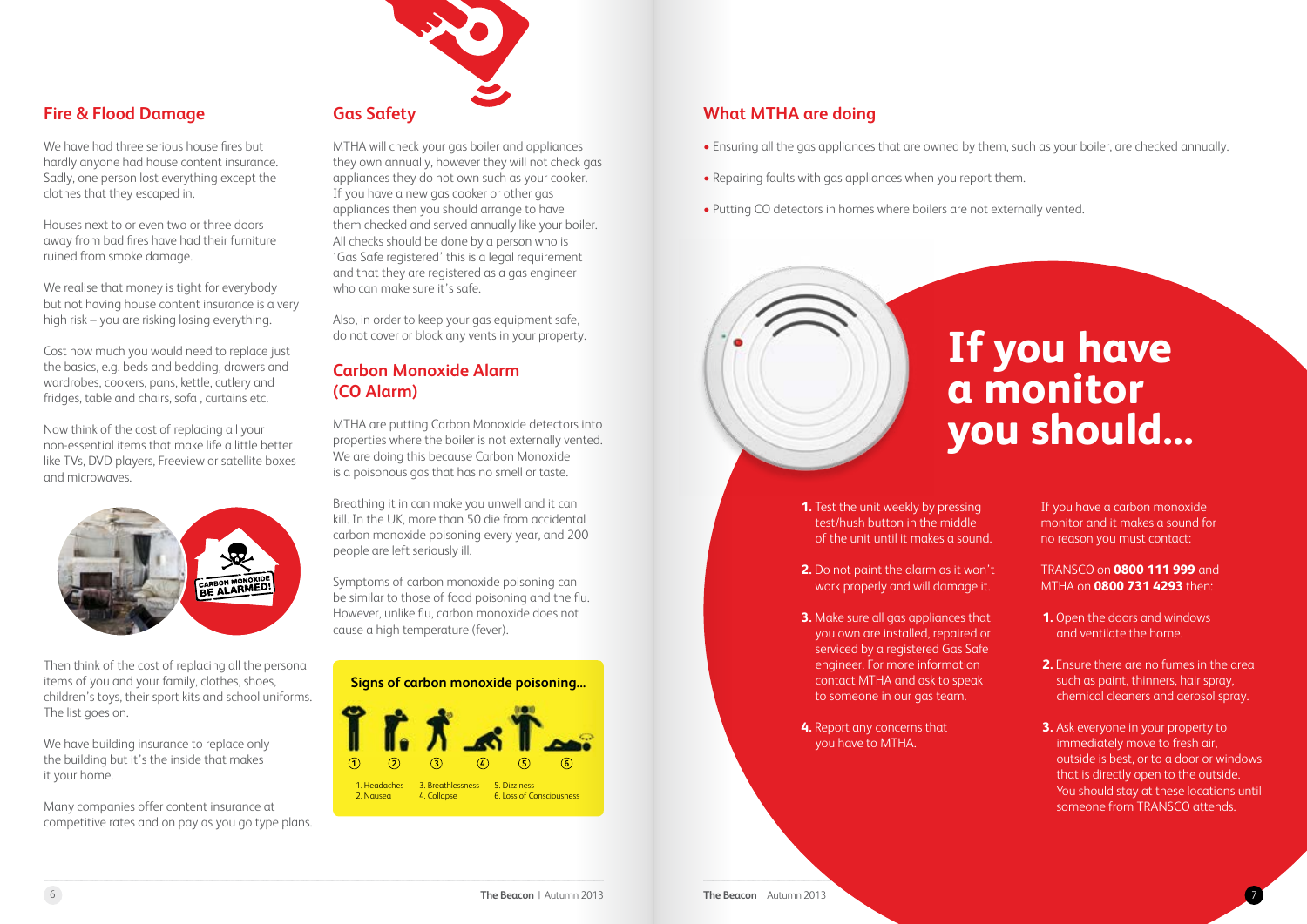**Mental health problems can affect anyone at any time and they can be very varied ailments including self-harming, eating disorders, depression and OCD. Some mental health problems are described using words that are in everyday use; for example, 'depression' or 'anxiety'.** 

**This can make them seem easier to understand, but can also mean people underestimate how serious they can be.**



Living with mental health problems is a lonely illness because other people can't see it! It isn't like a physical disability which can be obvious such as a walking stick.

Because it can't be seen people are afraid of it but not everyone who has mental health problems is a mass murderer so it's the same as not judging a book by its cover.

People don't understand it and think the people with mental health problems need to 'pull themselves together' which can feel like a slap in the face for someone with the illness.

Having a form of mental health illness can feel like having a cloud come down over you and you can't see the end of the tunnel. It can make you feel very lonely because people think you're mad!

They don't even want to speak to you never mind be a friend.

Because of the illness they have trust issues because they believe that they are going to be let down by people they think they can trust even if there is no rational reason for believing this.

Even small things, that to anyone else would be sorted straight away can seem like the end of the world situations and without help can be become out of control situations that escalate.

There are people and places that can help and support you if you have mental health problems but sometimes realising you have a problem and who to ask for help can be the biggest hurdle.

**Behind a painted smile** – by a tenant with mental health illness.



## **Mental Health**

8 **The Beacon** | Autumn 2013

### **The Governments Warm Home Discount is now open!**

The scheme offers a £135 rebate before the end of March 2014. While many elderly people qualify automatically for the rebate there are 2 further groups who also qualify but must apply for the grant.

- **Group 1 –** A spouse or someone else living at a property but who is not the named person on the electricity account who is A) 75 or over and getting the guarantee credit element of pension credit and B) under 75 and only getting the guarantee credit element of pension credit.
- **Group 2 –** Also known as the broader group, who must check with their supplier to see if they qualify though most suppliers offer the grant if you are in receipt of ESA, JSA, income support or have an annual income of less than £16,190 (conditions apply to this).

Below is a list of the most popular energy suppliers nationally (commonly referred to as the big 6) as well as a link to their website pages devoted to the Warm Home Discount with guidelines on how to apply and more details on the eligibility criteria.

- **SWALEC:** www.swalec.co.uk/helpandadvice/ extrahelp/priorityplan/
- **EDF:** www.edfenergy.com/products-services/ for-your-home/safe-warm-and-well/warmhome-discount.shtml
- **British Gas:** www.britishgas.co.uk/productsand-services/gas-and-electricity/the-warmhome-discount.html (Application over the phone, for pre-payment customers phone number is **0800 294 8604**, for credit customers **0800 072 8625**)
- **E.On:** www.eonenergy.com/for-your-home/ saving-energy/need-little-extra-help/warmhome-discount/warm-home-discount-form
- **Npower:** www.npower.com/spreading\_ warmth/content/warmhomediscount/ (Application over the phone – **0808 172 6999**)



• **Scottish Power:** www.scottishpower-onlinecomms.co.uk/ warmhomediscountcustomers/

If you think you may be eligible for this free government grant but you are unsure about how to apply then contact one of the community development team who will be happy to visit you at your home and assist you in applying for the grant and we will even offer internet access at your home to assist you to apply.

There is a limited pot available for this grant so you need to act now! If you think you qualify for the grant and contact MTHA Community development team on **01685 352 800** or email **ljones@mtha.org.uk** – You can also contact us via **www.facebook.com/merthyrhousing** or Twitter **@merthyrhousing** 

## **Warm Home Discount**

**NOW OPEN!**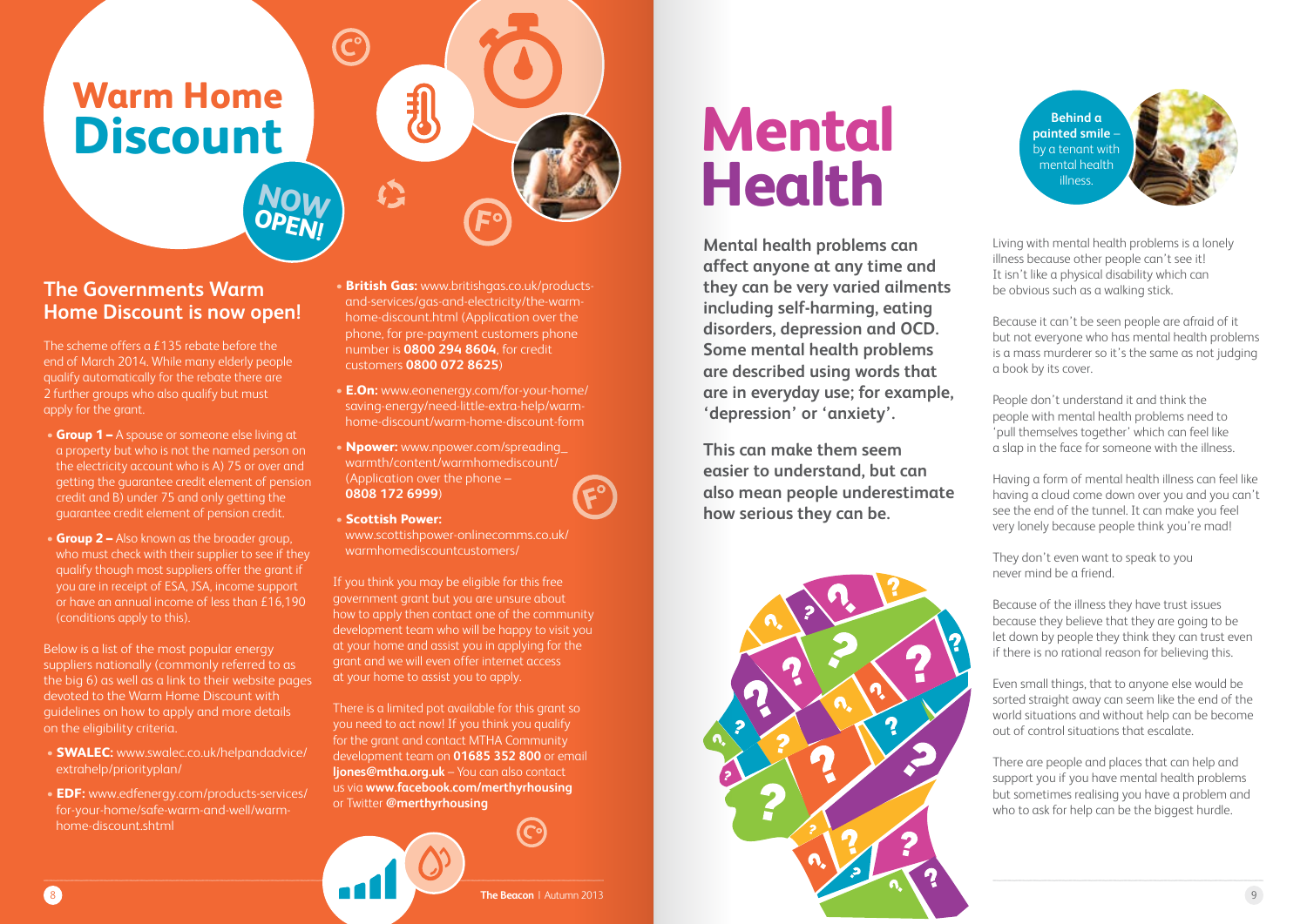### **Brecon Beacons National Park Day On Friday the 26th of July,**

**we were lucky enough to have day canoeing and kayaking on Llangorse Lake courtesy of Ceri Bevan and Huw Price of the Brecon Beacons National Park. The day was split with half the day canoeing and the other half kayaking.**

Many of the group had never been before so this was an education to them all. They learnt how to paddle and how to steer and control the canoes and kayaks. The session was great for team building as they had to work in pairs to steer and control the canoes and to play the games that were planned. We had many spillages into the lake with games being played and with rivalry on the lake amongst the group. Community Development Staff were no exception to the falling in and one staff member also lost a shoe at the end!

The group had an hour playing in the may adventure play grounds that they had and then it was time to visit the giraffes. The group were up in the viewing platform and were lucky enough to get close enough to stroke one of them. From here we went on to visit the piggery and have a tour on the tractor train, before finishing the visit in the indoor fair.

**Our next stop was to the Folly Barn where some of the group handled some ferrets and others milked a goat. The group got to see some lambs, giant rabbits, horses, ponies, and pygmy goats. Before we knew it was lunch time!**

## **Folly Farm Experience**

**Not all of our young members were old enough to come with us on this year's residential. So for those who couldn't come, we thought that it was only fair that they had a nice day out. We wanted to do something that the group would remember and really enjoy, so what better trip to go on…Folly Farm!**

An early start was needed so at 7.30am on the 30th of August we started our day out. We arrived at our destination at 10am on the dot and went straight into the park. Our first stop was the sensory zone where the group saw snakes, spiders, parrots, tropical fishes, tortoises and armadillos. There was a penguin talk due, so as we made our way to this the group looked at animals such as lemurs, emus, meerkats and skunks. When we arrived at the penguin enclosure we had a talk about their eating habits, where they are from and their way of life.



**Win a £20.00 Boots Voucher** Who was the first non-royal to appear on a UK postage stamp? (See contents page for entry details)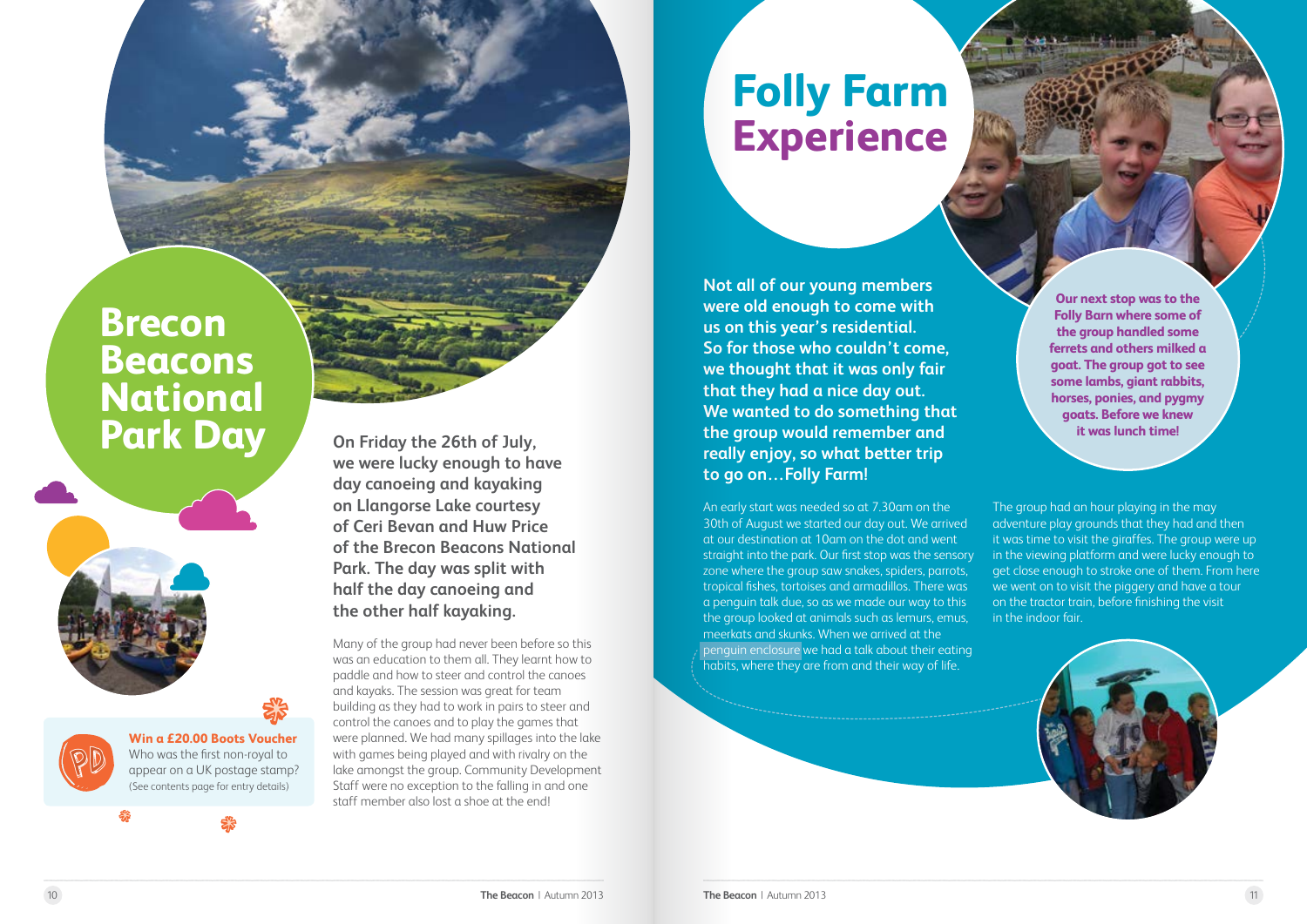Having the great weather that we had, after Oakwood we decided that we would spend an hour or so in Saundersfoot. The group enjoyed crab fishing off the harbour wall, a visit from a local seal as he popped up off the harbour whilst the group was fishing, time spent on their beach, a tour of Tenby lifeboat and then



Our next two days in the Gower were spent enjoying their award winning beaches. Blessed with beautiful weather the group enjoyed a day at Port Eynon beach and half a day at Caswell. Both days the group enjoyed the opportunity of body-boarding, playing in the sea, playing ball games on the beach and of course, sand castle building. A trip to the beach is never complete unless you sample some local ice cream and many '99s' were sold to the group!

A big part of the residential was healthy cooking and trying to encourage the group to help us cook and learn what is going into their food. On all occasions when we cooked, the group got stuck in with helping us prepare salads, chop fresh vegetables for cooking and they even helped with the cleaning up. The group saw what was going into their food and learnt about the importance of a good diet in helping to stay healthy.

The residential would not have been possible without the help from people who donated prizes for our raffle or allowing us to bag pack at their store. Our thanks goes to the following companies/organisations for helping us achieve our fundraising target:

**This year we went to Rhossili won our summer residential. We stayed at their activity centre that overlooked the bay at Rhossili. The group that came along worked very hard to fund the residential from sponsorship, bag packing at Tesco and organising a raffle.** 

The first fun activity that the group got to take part in was a session swimming at Swansea's LC2 fun pool. The pool has three slides for the public to enjoy, that have many twists and loops; it has a wave machine, a splash zone, and many water guns around the pools. The group spent a good two and a half hours in the pool enjoying one of the top attractions in South Wales.

Any visit down west must be accompanied by a trip to Wales' only roller-coaster park at Oakwood. We spent the day down at Oakwood where the group enjoyed rides on Megaphobia, Speed, Drenched, Bounce and many more.

Some members of the group had never been to theme park before and it was their first experience of roller-coasters – once they had their first ride, there was no stopping them.

## **Summer Residential**

In all the group raised **£800** so that they could attend free of charge and get to do the activities which they had planned.





**Win a £20.00 Tesco Voucher** In Monopoly, the green set consists of Bond St, Regent St and which other? (See contents page for entry details)

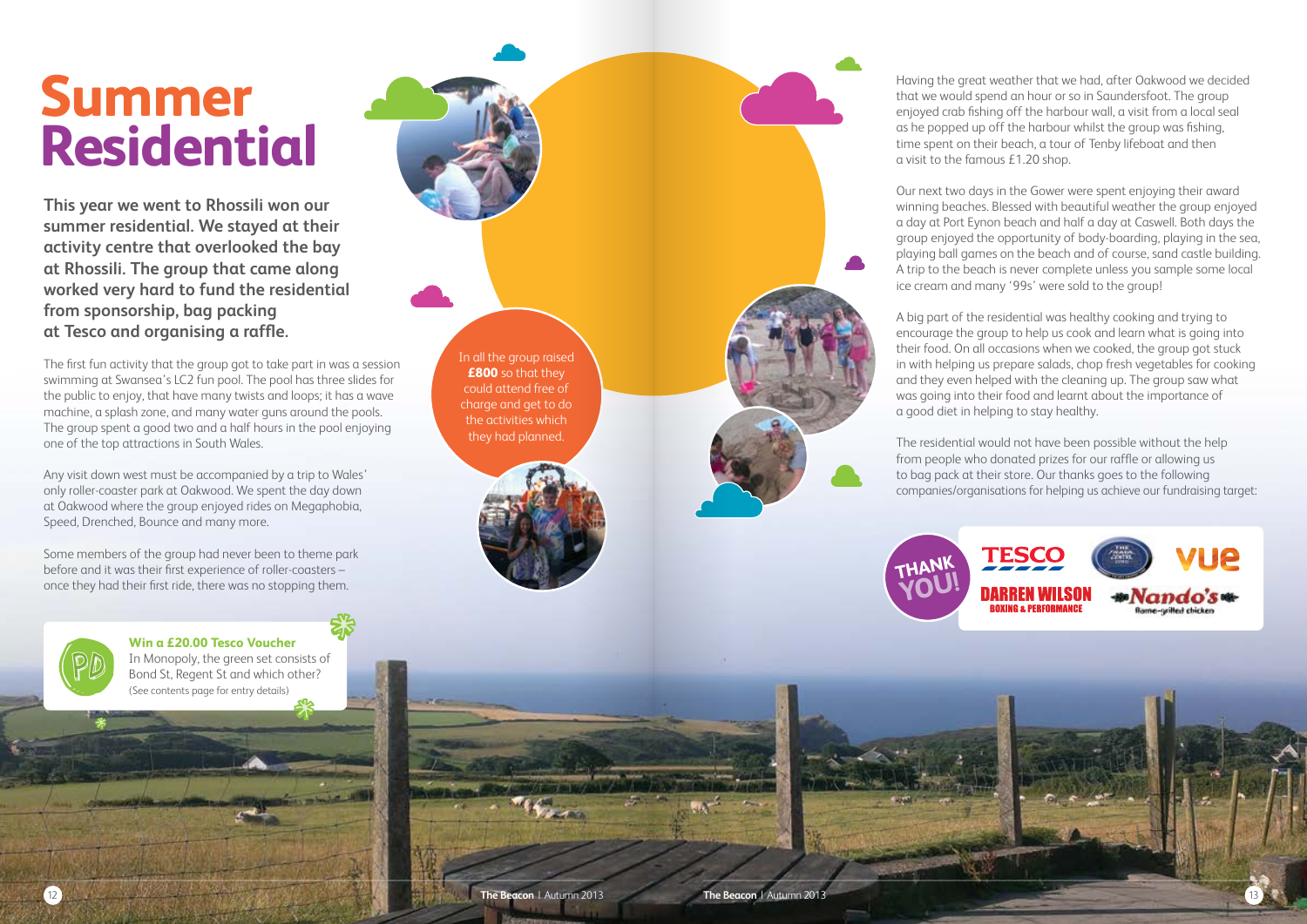**Georgetown Residents Group is always on the lookout for local causes they can help, and this year they couldn't have found a more deserving case than Scott Abbruzzese.**

Scott, an avid rugby player for Treharris Rugby Under 16's, was struck down with Osteosarcoma last September when he was just 14. While training for a rugby game, he broke his left arm, and the resulting x-ray revealed the cancer.

Two biopsies later and Scott began chemotherapy at the specialist Skypad Unit at the University Hospital of Wales, and limb salvage surgery as part of his treatment. The procedure involved the removal of his humerus and the insertion of a metal bone in its place.

Nicola Garbett, who is the team manager for Treharris Rugby Club, and also a Community Development Officer at the association mentioned Scott's case at a meeting with Georgetown Residents Group. The residents at the meeting were struck by Scott's story, and decided they would like to help.

The group gave a small donation of £25 to Scott's family from funds they had collected at the meetings. Scott's mother Natalie has been bowled over by the support both Scott and the charity 'Teenage Cancer Trust' have received from the community through the two fundraising events.

### **Welfare Reform – Universal Credit**

As Welfare Reform slowly but surely takes a hold on our tenants, and more importantly your limited finances, we at MTHA are committed to giving you as much help and support as possible.

Universal Credit will be the next benefit change to be implemented and although no actual date has been set these changes appear to be imminent.

We need to know if you have a bank account and if you have access to a computer/internet. More importantly if the answer is no to both of the above we need to know how we can support you.

When Universal Credit is implemented, anybody without a bank account or without access to the internet (doesn't have to be your own computer) will be at a disadvantage.



### **Residents Group Gives Charitable Donation to Local Boy**





### **Annual General Meeting 2013** at the Bessemer Hotel

Club over in Kevin Ryan Court in Georgetown, together with Rhidian who volunteers every week in the Credit Union collection point. Marcia and Marcelo were recognised for their papier mache craft sessions held with the residents every week.

The young person's award went to Jade whose confidence has increased dramatically whilst joining in with the youth group and its activities. The event was concluded with a presentation on Redhouse (The Old Town Hall) showing the before and after work of the project and a lovely buffet which everyone enjoyed.



Tenants, board members, staff, shareholders, partners and contractors all came together for the 35th Annual General Meeting of Merthyr Tydfil Housing Association at the Bessemer Hotel in Dowlais.

As well as the official side of the AGM, there is also an opportunity for us to recognise the work of our tenants who get involved in their communities. This year the awards were dominated by volunteers at Kevin Ryan Court with Terry and Jean being awarded the 'Desley Reynolds Memorial Award' for their contribution with the Luncheon

# WE NEED YOU!

In order for us to give you the best possible support and see where our help is most needed 'we need your help'.

Please contact us on **01685 352 800** and **press option 2** and update us with your present circumstances.